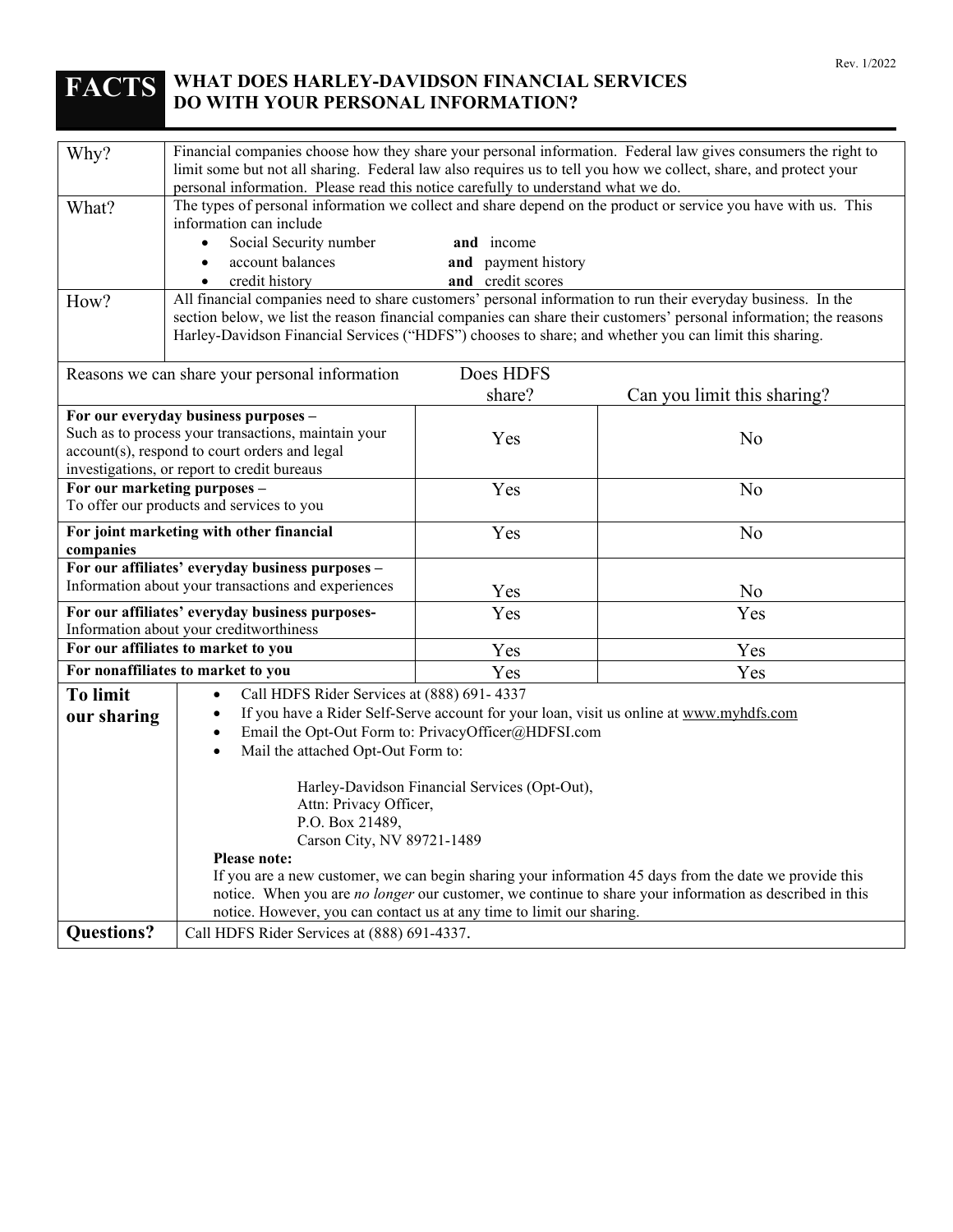| Who we are                                                                               |                                                                                                                                                                                                                                                                                                                                                                                              |
|------------------------------------------------------------------------------------------|----------------------------------------------------------------------------------------------------------------------------------------------------------------------------------------------------------------------------------------------------------------------------------------------------------------------------------------------------------------------------------------------|
| Who is providing this Notice?                                                            | Entities in the Harley-Davidson Financial Services family of companies, including Harley-<br>Davidson Financial Services, Inc., Eaglemark Savings Bank, Harley-Davidson Credit Corp.,<br>and Harley-Davidson Insurance Services, Inc.                                                                                                                                                        |
| What we do                                                                               |                                                                                                                                                                                                                                                                                                                                                                                              |
| <b>How does Harley-Davidson Financial</b>                                                | To protect your personal information from unauthorized access and use, we use security                                                                                                                                                                                                                                                                                                       |
| Services, Inc. protect my personal<br>information?                                       | measures that comply with federal law. These measures include computer safeguards and<br>secured files and buildings.                                                                                                                                                                                                                                                                        |
| <b>How does Harley-Davidson Financial</b>                                                | We collect your personal information, for example, when you                                                                                                                                                                                                                                                                                                                                  |
| Services, Inc. collect my personal                                                       | apply for a loan<br>or give us your income information<br>$\bullet$                                                                                                                                                                                                                                                                                                                          |
| information?                                                                             | apply for insurance<br>or provide employment information<br>$\bullet$<br>show your government-issued ID or pay your bills<br>$\bullet$                                                                                                                                                                                                                                                       |
|                                                                                          | We also collect your personal information from others, such as credit bureaus, affiliates, or<br>other companies.                                                                                                                                                                                                                                                                            |
| Why can't I limit all sharing?                                                           | Federal law gives you the right to limit only<br>sharing for affiliates' everyday business purposes - information about your<br>$\bullet$<br>creditworthiness<br>affiliates from using your information to market to you<br>$\bullet$<br>sharing for nonaffiliates to market to you<br>$\bullet$<br>State laws and individual companies may give you additional rights to limit sharing. See |
|                                                                                          | below for more on your rights under state laws.                                                                                                                                                                                                                                                                                                                                              |
| What happens when I limit sharing<br>for an account I hold jointly with<br>someone else? | Your choices will apply to everyone on your account and / or policy.                                                                                                                                                                                                                                                                                                                         |
| Definitions                                                                              |                                                                                                                                                                                                                                                                                                                                                                                              |
| <b>Affiliates</b>                                                                        | Companies related by common ownership or control. They can be financial and nonfinancial<br>companies.                                                                                                                                                                                                                                                                                       |
| <b>Nonaffiliates</b>                                                                     | Companies not related by common ownership or control. They can be financial and<br>nonfinancial companies.<br>Nonaffiliates we share with can include independent Harley-Davidson dealerships, ancillary<br>product providers, financial service providers, insurance companies, marketers, and retailers.                                                                                   |
| <b>Joint marketing</b><br>Othau important information                                    | A formal agreement between nonaffiliated financial companies that together market financial<br>products or services to you. Our joint marketing partners include, but are not limited to:<br>credit card companies<br>$\bullet$<br>insurance companies<br>$\bullet$<br>independent Harley-Davidson dealerships                                                                               |

# **Other important information:**

**Page 2**

**For California Residents:** *California residents have additional rights to limit sharing. Please see the enclosed "Important Privacy Choices for Consumers" notice provided to you describing your right to control sharing. Also, we will not disclose your personal information to nonaffiliated third parties unless you authorize us to make those disclosures. Please see the separately available "Consent Acknowledgement" to provide such authorization.*

**For Vermont Residents:** *Your state laws require financial institutions to obtain your consent prior to sharing information about you with others. In addition, your state laws require your consent before someone can obtain your credit report. You are automatically opted out of such information sharing as if you had checked all three boxes on the Mail-In Opt-Out form. Please see the separately available "Consent Acknowledgement" to provide such authorization.*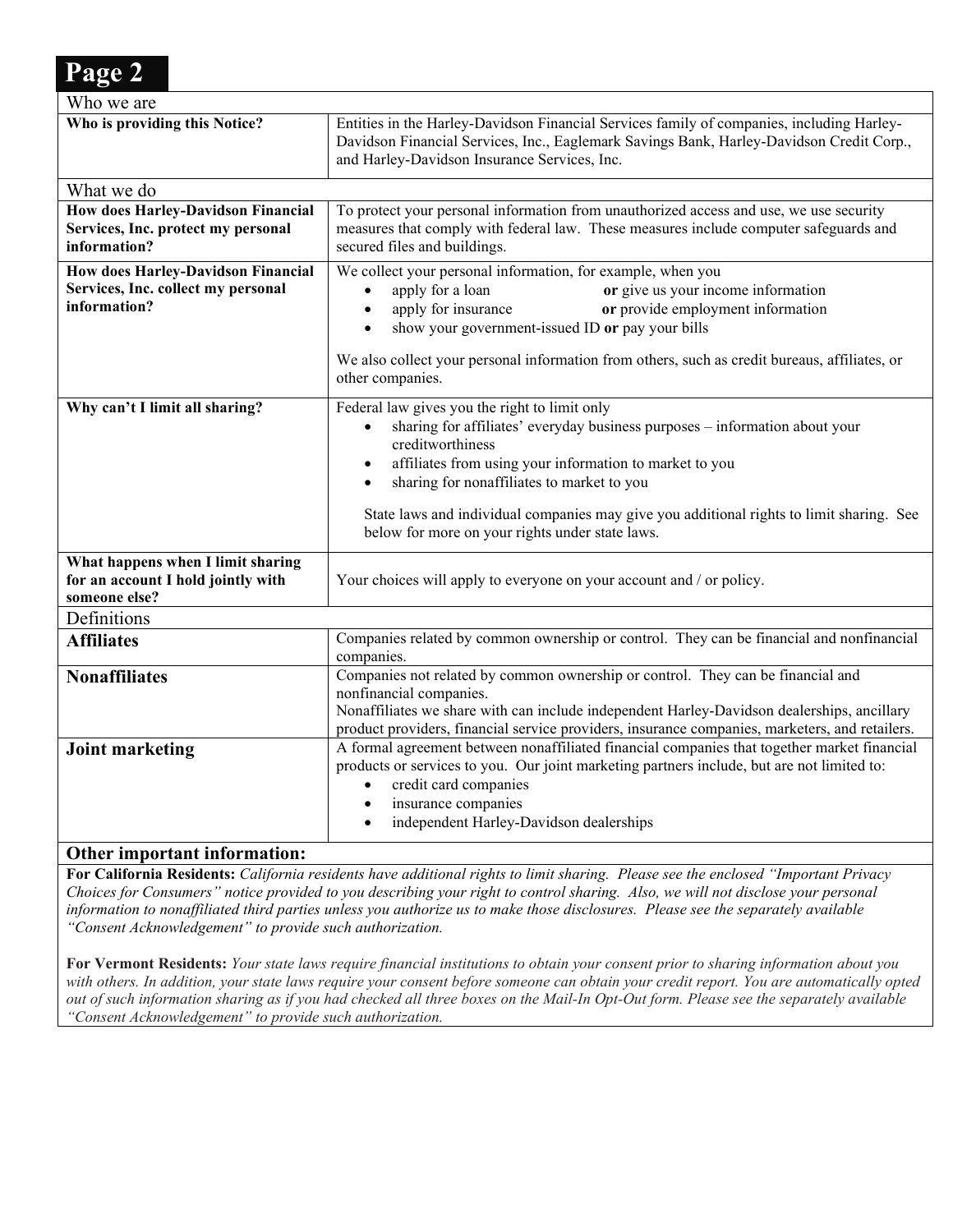| <b>OPT OUT FORM:</b>                                                                                              |  |  |  |
|-------------------------------------------------------------------------------------------------------------------|--|--|--|
| <b>Mark any/all you want to limit [note:</b> If you have previously submitted an Opt-Out form to HDFS, you do not |  |  |  |
| have to re-submit this Opt-Out form again, unless you wish to change your existing opt-out preferences:           |  |  |  |
| Do not share information about my creditworthiness with your affiliates for their everyday business<br>purposes.  |  |  |  |
| Do not allow your affiliates to use my personal information to market to me.                                      |  |  |  |
| Do not share my personal information with nonaffiliates to market their products and services to me.              |  |  |  |
|                                                                                                                   |  |  |  |
| Name                                                                                                              |  |  |  |
| Address:                                                                                                          |  |  |  |
| City, State, Zip:                                                                                                 |  |  |  |
| Account # or Policy #:                                                                                            |  |  |  |
|                                                                                                                   |  |  |  |
| Mail to:<br>Harley-Davidson Financial Services                                                                    |  |  |  |
| Attn: Privacy Officer                                                                                             |  |  |  |
| P.O. Box 21489                                                                                                    |  |  |  |
| Carson City, NV 89721-1489                                                                                        |  |  |  |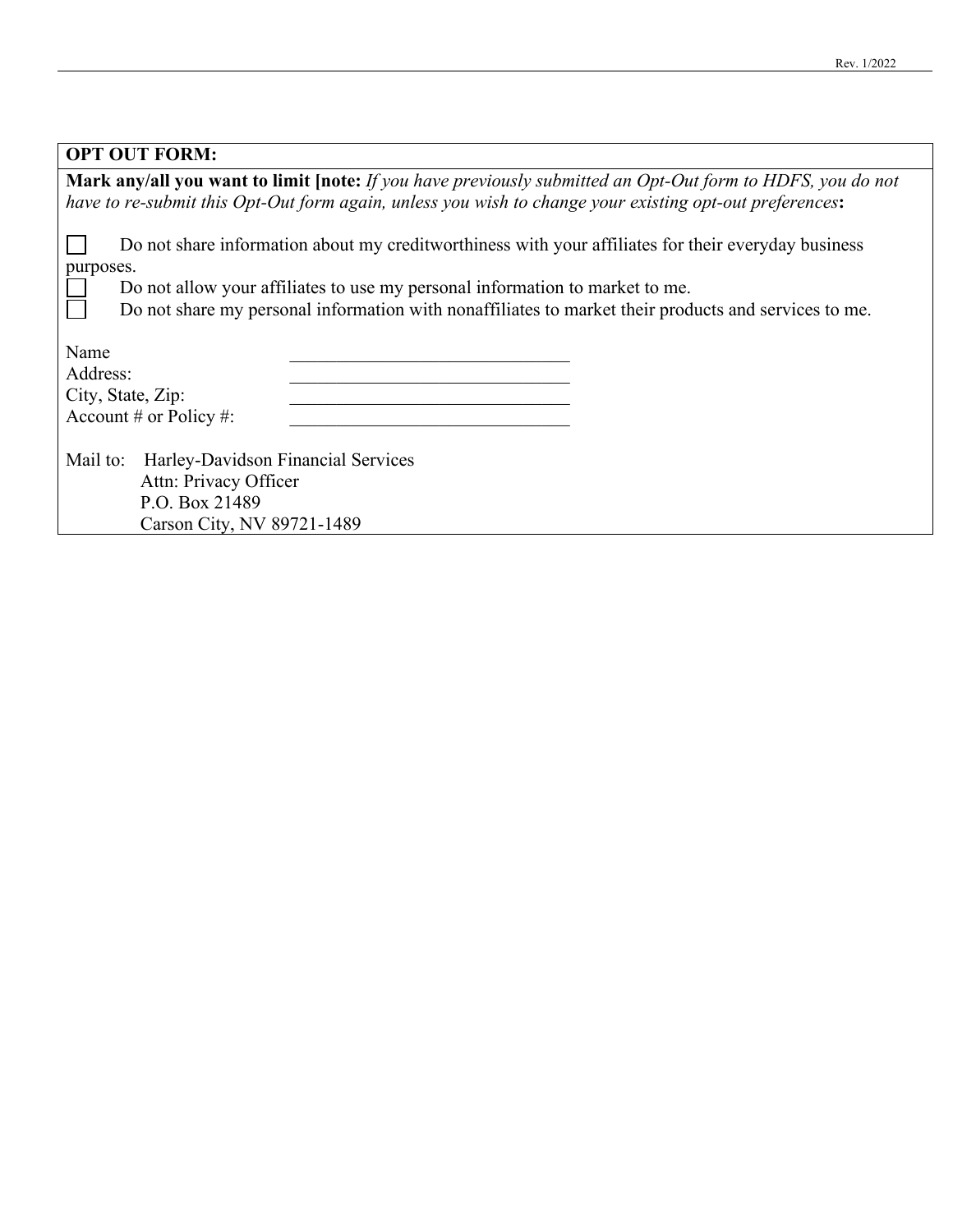# **FOR CALIFORNIA CONSUMERS ONLY**

# **Important Privacy Choices for Consumers**

# **You have the right to control whether we share some of your personal information. Please read the following information carefully before you make your choices below.**

# **Your Rights**

You have the following rights to restrict the sharing of personal and financial information with our affiliates (companies we own or control) and outside companies that we do business with. Nothing in this form prohibits the sharing of information necessary for us to follow the law, as permitted by law, or to give you the best service on your accounts with us. This includes sending you information about some other products or services.

# **Your Choices**

#### **Restrict Information Sharing With Companies We Own or Control (Affiliates):**

Unless you say "No," we may share non-consumer report personal and financial information about you with our affiliated companies.

(\_) NO, please do not share personal and financial information with your affiliated companies.

#### **Restrict Information Sharing With Other Companies We Do Business With To Provide Financial Products And Services:**

Unless you say "No," we may share personal and financial information about you with outside companies we contract with to provide financial products and services to you.

(\_) NO, please do not share personal and financial information with outside companies you contract with to provide financial products and services.

#### **Time Sensitive Reply**

You may make your privacy choice(s) at any time. Your choice(s) will remain unless you state otherwise. However, if we do not hear from you, we may share some of your information with affiliated companies and other companies with whom we have contracts to provide products and services.

| Name:                           |                               |
|---------------------------------|-------------------------------|
| Account(s) or Policy Number(s): | [to be filled in by consumer] |
| Signature:                      |                               |

# **To exercise your choices, do one of the following**:

(1) Fill out, sign and send this form back to us using the envelope provided (you may want to retain a copy for your records)

(2) Call this toll-free number (888) 691-4337

- (3) Reply electronically by contacting us through the following Internet option: [www.myhdfs.com](http://www.myhdfs.com/) or
- (4) Fill out, sign, and submit this form to us via email: [PrivacyOfficer@hdfsi.com](mailto:PrivacyOfficer@hdfsi.com)